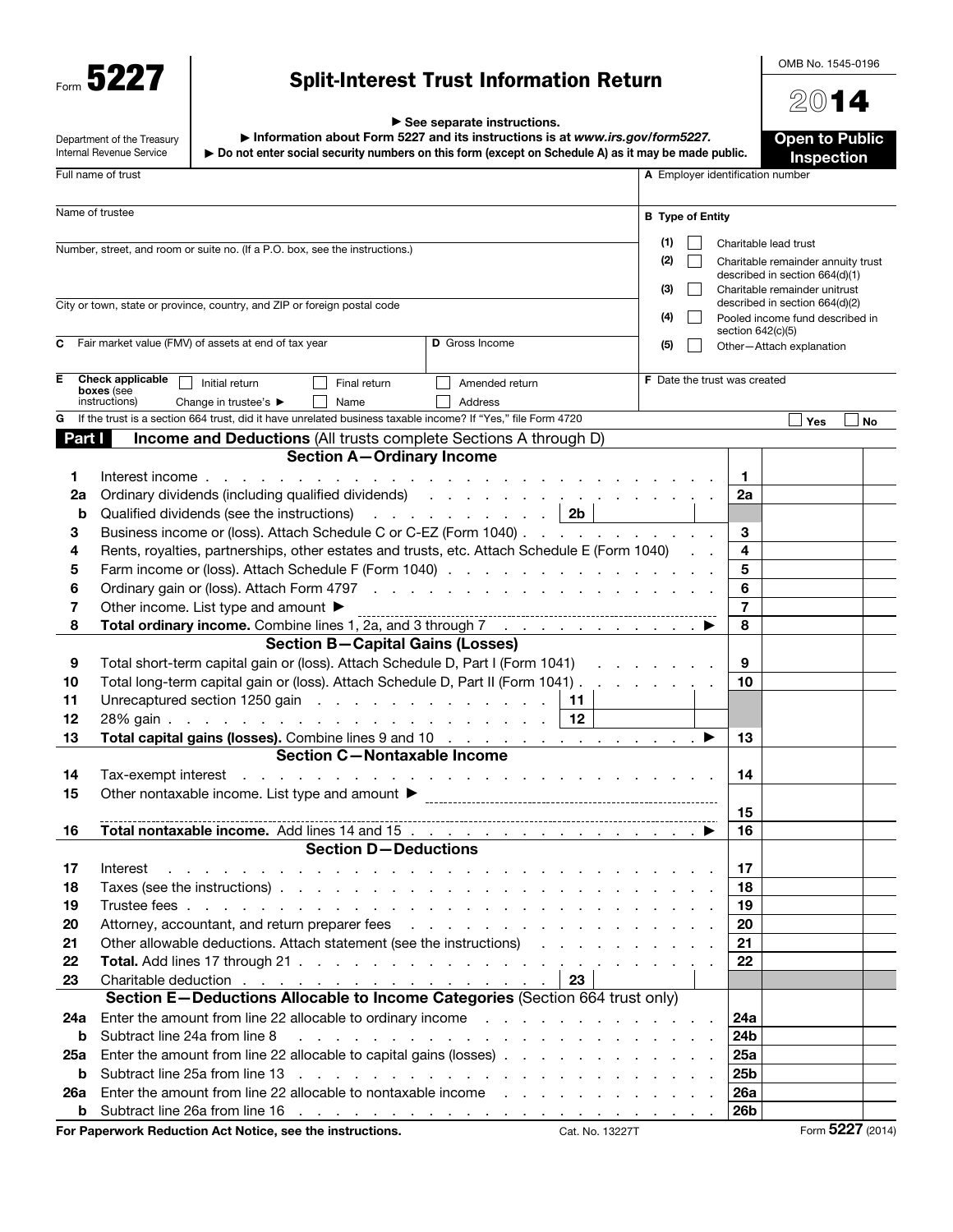## Part II Schedule of Distributable Income (Section 664 trust only) See the instructions

|    | Accumulations                                                                                                                                                                                                |                    | (a) Ordinary income          |                    | (b) Capital gains (losses)   | (c) Nontaxable income |                              |  |
|----|--------------------------------------------------------------------------------------------------------------------------------------------------------------------------------------------------------------|--------------------|------------------------------|--------------------|------------------------------|-----------------------|------------------------------|--|
|    | Net Investment Income (NII) Classification                                                                                                                                                                   | Excluded<br>Income | Accumulated<br>NII post 2012 | Excluded<br>Income | Accumulated<br>NII post 2012 | Excluded<br>Income    | Accumulated<br>NII post 2012 |  |
| 27 | Undistributed income from prior tax years                                                                                                                                                                    |                    |                              |                    |                              |                       |                              |  |
| 28 | Current tax year net income (before distributions):<br>• In column (a), enter the amount from line 24b<br>• In column (b), enter the amount from line 25b<br>• In column (c), enter the amount from line 26b |                    |                              |                    |                              |                       |                              |  |
| 29 | Total distributable income. Add lines 27 and 28                                                                                                                                                              |                    |                              |                    |                              |                       |                              |  |

## Part III-A Distributions of Principal for Charitable Purposes

| 30  | Principal distributed in prior tax years for charitable purposes                                                                                                                                                          | 30                          |                                                                               |                 |  |
|-----|---------------------------------------------------------------------------------------------------------------------------------------------------------------------------------------------------------------------------|-----------------------------|-------------------------------------------------------------------------------|-----------------|--|
| 31  | Principal distributed during the current tax year for charitable purposes. Fill in the information for<br>columns (A), (B), and (C) and enter the amount distributed on the space to the right. (see the<br>instructions) |                             |                                                                               |                 |  |
|     | (A)<br>Payee's name and address                                                                                                                                                                                           | (B)<br>Date of distribution | (C)<br>Charitable purpose and description of assets distributed               |                 |  |
| а   |                                                                                                                                                                                                                           |                             |                                                                               | 31a             |  |
| b   |                                                                                                                                                                                                                           |                             |                                                                               | 31b             |  |
| c   |                                                                                                                                                                                                                           |                             |                                                                               | 31 <sub>c</sub> |  |
| 32  | <b>Total.</b> Add lines 30 through 31c<br>and a state of the state of                                                                                                                                                     |                             | the contract of the contract of the contract of                               | 32              |  |
|     |                                                                                                                                                                                                                           |                             | Accumulated Income Set Aside and Income Distributions for Charitable Purposes |                 |  |
|     | Part III-B<br>Grantor type trusts complete only lines 35 and 36 (see the instructions)                                                                                                                                    |                             |                                                                               |                 |  |
| 33а | Accumulated income set aside in prior tax years for which a deduction was claimed under<br>section 642(c)                                                                                                                 | and a state of the state    |                                                                               | 33a             |  |
| b   | Enter the amount shown on line 23                                                                                                                                                                                         |                             |                                                                               | 33b             |  |
| 34  | Add lines 33a and 33b                                                                                                                                                                                                     |                             |                                                                               | 34              |  |
| 35  | Distributions made during the tax year (see the instructions):                                                                                                                                                            |                             |                                                                               |                 |  |
|     | • For income set aside in prior tax years for which a deduction was claimed under section 642(c),                                                                                                                         |                             |                                                                               |                 |  |
|     | • For charitable purposes for which a charitable deduction was claimed under section 642(c) in<br>the current tax year, or                                                                                                |                             |                                                                               |                 |  |
|     | • For charitable purposes by a grantor type trust for which a charitable deduction was claimed<br>under section 170 upon contribution to the trust                                                                        |                             |                                                                               |                 |  |
|     | Fill in the information for columns (A), (B), and (C) and enter the amount distributed on the line<br>to the right.                                                                                                       |                             |                                                                               |                 |  |
|     | (A)<br>Payee's name and address                                                                                                                                                                                           | (B)<br>Date of distribution | (C)<br>Charitable purpose and description of assets distributed               |                 |  |
| а   |                                                                                                                                                                                                                           |                             |                                                                               |                 |  |
|     |                                                                                                                                                                                                                           |                             |                                                                               |                 |  |
|     |                                                                                                                                                                                                                           |                             |                                                                               | 35а             |  |
| b   |                                                                                                                                                                                                                           |                             |                                                                               |                 |  |
|     |                                                                                                                                                                                                                           |                             |                                                                               |                 |  |
|     |                                                                                                                                                                                                                           |                             |                                                                               | 35 <sub>b</sub> |  |
| c   |                                                                                                                                                                                                                           |                             |                                                                               |                 |  |
|     |                                                                                                                                                                                                                           |                             |                                                                               | 35с             |  |

36 Add lines 35a through 35c . . . . . . . . . . . . . . . . . . . . . . . . 36 37 Carryover. Subtract line 36 from line 34 . . . . . . . . . . . . . . . . . . . . 37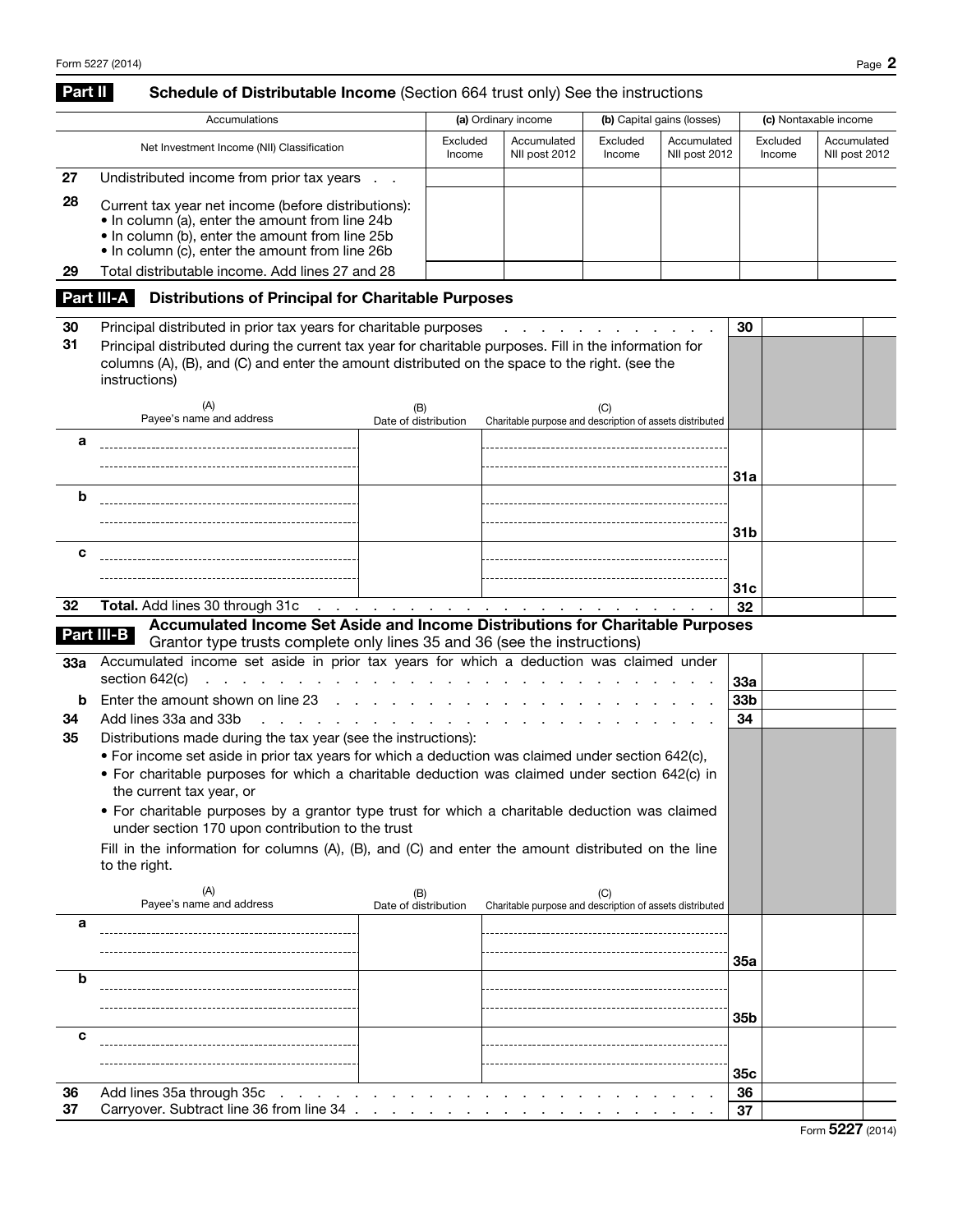| Part IV | <b>Balance Sheet</b> (see the instructions)                                                                                                                                                                                    |                          |                 |                                      |                                      |                                   |
|---------|--------------------------------------------------------------------------------------------------------------------------------------------------------------------------------------------------------------------------------|--------------------------|-----------------|--------------------------------------|--------------------------------------|-----------------------------------|
|         | <b>Assets</b>                                                                                                                                                                                                                  |                          |                 | (a) Beginning-of-<br>Year Book Value | (b) End-of-Year<br><b>Book Value</b> | (c) FMV (see the<br>instructions) |
| 38      | Cash-non-interest-bearing                                                                                                                                                                                                      |                          | 38              |                                      |                                      |                                   |
| 39      | Savings and temporary cash investments                                                                                                                                                                                         |                          | 39              |                                      |                                      |                                   |
| 40a     | Accounts receivable 40a                                                                                                                                                                                                        |                          |                 |                                      |                                      |                                   |
| b       | Less: allowance for doubtful accounts                                                                                                                                                                                          | 40b                      |                 |                                      |                                      |                                   |
| 41      | Receivables due from officers, directors, trustees, and other<br>disqualified persons (attach statement)                                                                                                                       |                          | 41              |                                      |                                      |                                   |
| 42a     | Other notes and loans receivable                                                                                                                                                                                               | 42a                      |                 |                                      |                                      |                                   |
| b       | Less: allowance for doubtful accounts                                                                                                                                                                                          | 42 <b>b</b>              |                 |                                      |                                      |                                   |
| 43      | Inventories for sale or use reader and contact the contact of the contact of the contact of the contact of the contact of the contact of the contact of the contact of the contact of the contact of the contact of the contac |                          | 43              |                                      |                                      |                                   |
| 44      | Prepaid expenses and deferred charges                                                                                                                                                                                          | <u>.</u>                 | 44              |                                      |                                      |                                   |
| 45а     | Investments-U.S. and state government obligations (attach                                                                                                                                                                      |                          |                 |                                      |                                      |                                   |
|         | statement)<br>the contract of the contract of the contract of the contract of                                                                                                                                                  |                          | 45a             |                                      |                                      |                                   |
| b       | Investments-corporate stock (attach statement)                                                                                                                                                                                 |                          | 45b             |                                      |                                      |                                   |
| c       | Investments-corporate bonds (attach statement)                                                                                                                                                                                 | and a state of the state | 45c             |                                      |                                      |                                   |
| 46a     | Investments-land, buildings, and equipment:                                                                                                                                                                                    |                          |                 |                                      |                                      |                                   |
|         | basis (attach statement)                                                                                                                                                                                                       | 46a                      |                 |                                      |                                      |                                   |
| b       | Less: accumulated depreciation                                                                                                                                                                                                 | 46b                      |                 |                                      |                                      |                                   |
| 47      | Investments-other (attach statement)                                                                                                                                                                                           |                          | 47              |                                      |                                      |                                   |
| 48a     | Land, buildings, and equipment: basis                                                                                                                                                                                          | <b>48a</b>               |                 |                                      |                                      |                                   |
| b       | Less: accumulated depreciation                                                                                                                                                                                                 | 48b                      |                 |                                      |                                      |                                   |
| 49      | Other assets. Describe ▶                                                                                                                                                                                                       |                          | 49              |                                      |                                      |                                   |
| 50      | Total assets. Add lines 38 through 49 (must equal line 60)                                                                                                                                                                     | and a state              | 50              |                                      |                                      |                                   |
|         | <b>Liabilities</b>                                                                                                                                                                                                             |                          |                 |                                      |                                      |                                   |
| 51      | Accounts payable and accrued expenses                                                                                                                                                                                          |                          | 51              |                                      |                                      |                                   |
| 52      | Deferred revenue response a contract to contract the contract of the contract of the contract of the contract of                                                                                                               |                          | 52              |                                      |                                      |                                   |
| 53      | Loans from officers, directors, trustees, and other disqualified persons                                                                                                                                                       |                          | 53              |                                      |                                      |                                   |
| 54      | Mortgages and other notes payable (attach statement)                                                                                                                                                                           |                          | 54              |                                      |                                      |                                   |
| 55      | Other liabilities. Describe ▶                                                                                                                                                                                                  |                          | 55              |                                      |                                      |                                   |
| 56      | Total liabilities. Add lines 51 through 55                                                                                                                                                                                     |                          | 56              |                                      |                                      |                                   |
|         | <b>Net Assets</b>                                                                                                                                                                                                              |                          |                 |                                      |                                      |                                   |
| 57      | Trust principal or corpus                                                                                                                                                                                                      |                          | 57              |                                      |                                      |                                   |
| 58a     | Undistributed income                                                                                                                                                                                                           |                          | <b>58a</b>      |                                      |                                      |                                   |
| b       | Undistributed capital gains                                                                                                                                                                                                    |                          | 58 <sub>b</sub> |                                      |                                      |                                   |
| C       | Undistributed nontaxable income                                                                                                                                                                                                |                          | 58c             |                                      |                                      |                                   |
| 59      | Total net assets. Add lines 57 through 58c                                                                                                                                                                                     |                          | 59              |                                      |                                      |                                   |
| 60      | Total liabilities and net assets. Add lines 56 and 59                                                                                                                                                                          |                          | 60              |                                      |                                      |                                   |

Form 5227 (2014)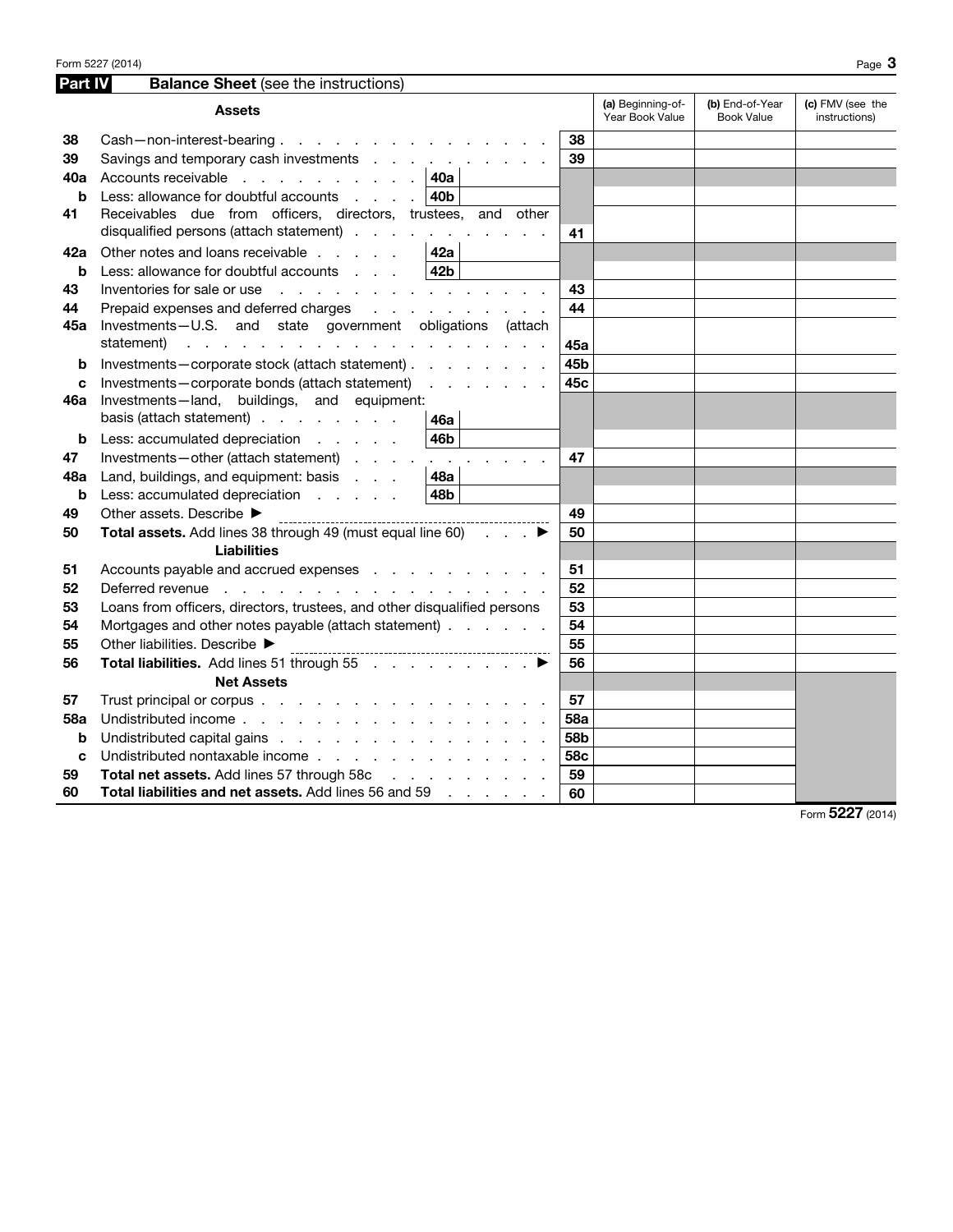|     | Form 5227 (2014) |                                                                                                                                                                                                                                                                                                                                                              |                 |            | Page 4           |
|-----|------------------|--------------------------------------------------------------------------------------------------------------------------------------------------------------------------------------------------------------------------------------------------------------------------------------------------------------------------------------------------------------|-----------------|------------|------------------|
|     | <b>Part V-A</b>  | Charitable Remainder Annuity Trust (CRAT) Information (to be completed only by a Section<br>664 CRAT)                                                                                                                                                                                                                                                        |                 |            |                  |
|     |                  | 61a Enter the initial fair market value (FMV) of the property placed in the trust                                                                                                                                                                                                                                                                            | 61a             |            |                  |
|     |                  | <b>b</b> Enter the total annual annuity amounts for all recipients                                                                                                                                                                                                                                                                                           | 61 <sub>b</sub> |            |                  |
|     | Part V-B         | Charitable Remainder Unitrust (CRUT) Information (to be completed only by a Section 664 CRUT)<br>See the instructions                                                                                                                                                                                                                                        |                 |            |                  |
| 62  |                  | Is the CRUT a net income charitable remainder unitrust (NICRUT) as described in Regulations section<br>$1.664 - 3(a)(1)(i)(b)(1)?$<br>المتالي والمستقل والمستقل والمستقل والمستقل والمستقل والمستقل والمستقل والمستقل والمستقل والمستقل والمستقل                                                                                                             |                 | Yes        | No               |
| 63  |                  | Is the CRUT a net income with make-up charitable remainder unitrust (NIMCRUT) as described in Regulations                                                                                                                                                                                                                                                    |                 | Yes        | No               |
| 64  |                  |                                                                                                                                                                                                                                                                                                                                                              |                 | <b>Yes</b> | No               |
|     |                  | If "Yes," describe the triggering event including the date of the event and the old method of payment $\blacktriangleright$                                                                                                                                                                                                                                  |                 |            |                  |
| 65а |                  | Enter the unitrust fixed percentage to be paid to the recipients                                                                                                                                                                                                                                                                                             | 65а             |            | %                |
| b   |                  | Unitrust amount. Subtract line 56, column (c), from line 50, column (c), and multiply the result by the<br>percentage on line 65a. Do not enter less than -0-<br>and the state of the state of the state of the state of the state of the state of the state of the state of the state of the state of the state of the state of the state                   | 65b             |            |                  |
|     |                  | If the answer is "Yes" on line 62 or line 63, go to line 66a. Otherwise, skip lines 66a through 67b<br>and enter the line 65b amount on line 68.                                                                                                                                                                                                             |                 |            |                  |
| 66a |                  | Trust's accounting income for 2014. Attach statement enterstanding in the statement of the statement of the statement of the statement of the statement of the statement of the statement of the statement of the statement of<br>If the answer is "Yes" on line 62, go to line 66b. If the answer is "Yes" on line 63, skip line 66b<br>and go to line 67a. | <b>66a</b>      |            |                  |
| b   |                  | Enter the smaller of line 65b or line 66a here and on line 68. Skip lines 67a and 67b                                                                                                                                                                                                                                                                        | 66b             |            |                  |
| 67a |                  | Total accumulated distribution deficiencies from previous years (see the instructions)                                                                                                                                                                                                                                                                       | <b>67a</b>      |            |                  |
| b   |                  | Add lines 65b and 67a<br>والمتواطن والمتواطن والمتواطن والمتواطن والمتواطن والمتواطن والمتواطن والمتواطن والمتواطن والمتواطن                                                                                                                                                                                                                                 | 67b             |            |                  |
|     |                  | If lines 67a and 67b are completed, enter the smaller of line 66a or line 67b on line 68.                                                                                                                                                                                                                                                                    |                 |            |                  |
| 68  |                  |                                                                                                                                                                                                                                                                                                                                                              | 68              |            |                  |
| 69  |                  | Carryover of accumulated distribution deficiency (only for trusts that answered "Yes" on line 63).                                                                                                                                                                                                                                                           |                 |            |                  |
|     |                  |                                                                                                                                                                                                                                                                                                                                                              | 69              |            |                  |
| 70  |                  | If this is the final return, enter the initial FMV of all assets placed in trust by the donor                                                                                                                                                                                                                                                                | 70              |            |                  |
| 71  |                  | Did the trustee change the method of determining the fair market value of the assets?                                                                                                                                                                                                                                                                        |                 | Yes        | No               |
|     |                  | If "Yes," attach an explanation.                                                                                                                                                                                                                                                                                                                             |                 |            |                  |
| 72  |                  | Were any additional contributions received by the trust during 2014?                                                                                                                                                                                                                                                                                         |                 |            | $ Yes $ $ No$    |
|     |                  | If "Yes," be sure to complete all columns of line 7 in Schedule A, Part III.                                                                                                                                                                                                                                                                                 |                 |            |                  |
|     |                  | <b>Part VI-A</b> Statements Regarding Activities (see the instructions)                                                                                                                                                                                                                                                                                      |                 |            |                  |
|     |                  | 73 Are the requirements of section 508(e) satisfied either:                                                                                                                                                                                                                                                                                                  |                 |            | $ Yes $ No       |
|     |                  | • By the language in the governing instrument; or                                                                                                                                                                                                                                                                                                            |                 |            |                  |
|     |                  | . By state legislation that effectively amends the governing instrument so that no mandatory directions                                                                                                                                                                                                                                                      |                 |            |                  |
|     |                  |                                                                                                                                                                                                                                                                                                                                                              |                 | 73         |                  |
| 74  |                  | Are you using this return only to report the income and assets of a segregated amount under section                                                                                                                                                                                                                                                          |                 |            |                  |
|     |                  | 4947(a)(2)(B)?<br>بمناقض والمستحدث والمستحدث والمستحدث والمستحدث والمستحدث والمستحدث والمستحدث والمستحدث والمستحدث                                                                                                                                                                                                                                           |                 | 74         |                  |
|     |                  |                                                                                                                                                                                                                                                                                                                                                              |                 |            | Form 5227 (2014) |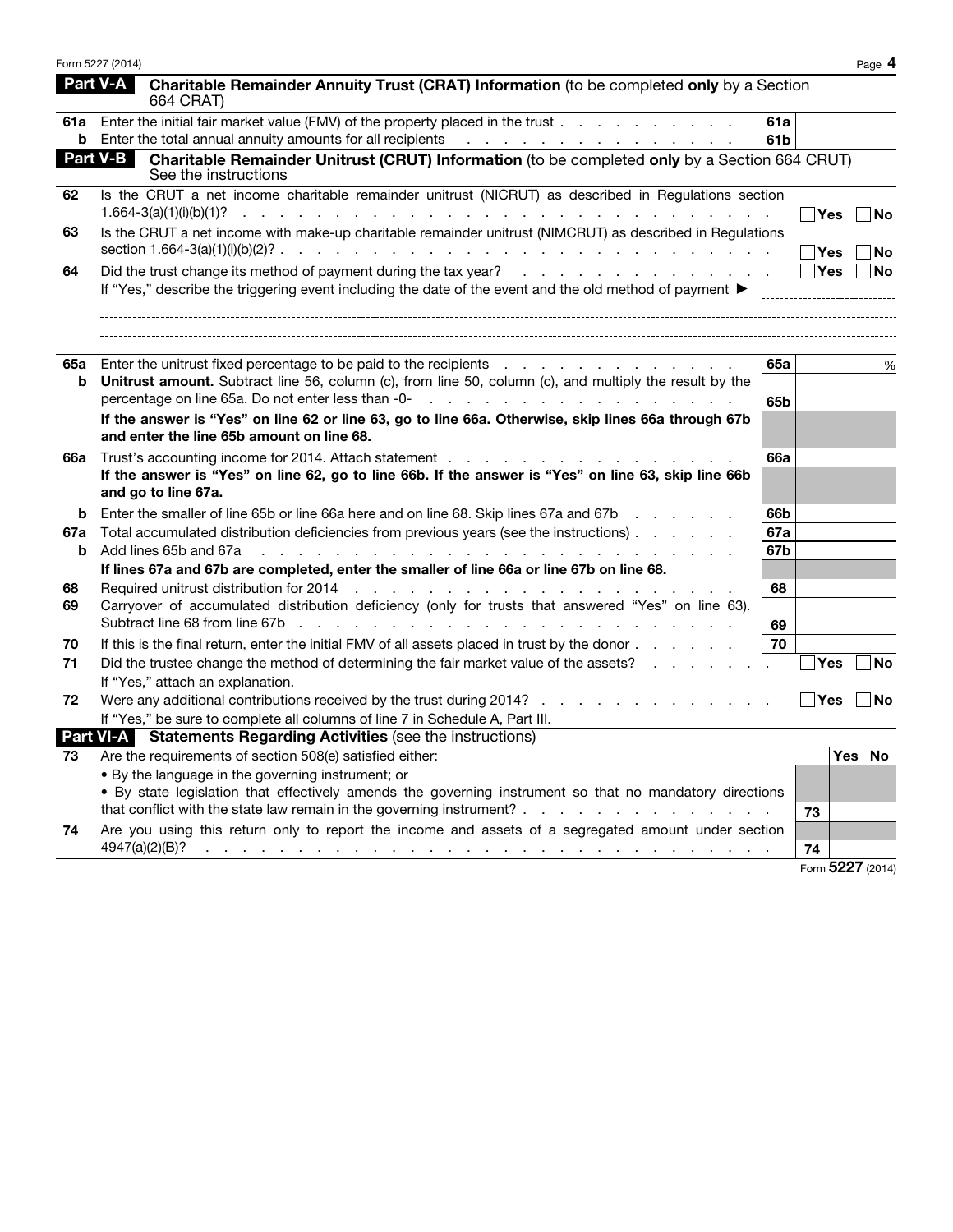|    | Form 5227 (2014)                                                                                                                                                                                                                                                                                                                                                                                                                                              |            |     | Page 5 |
|----|---------------------------------------------------------------------------------------------------------------------------------------------------------------------------------------------------------------------------------------------------------------------------------------------------------------------------------------------------------------------------------------------------------------------------------------------------------------|------------|-----|--------|
|    | <b>Part VI-B</b> Statements Regarding Activities for Which Form 4720 May Be Required                                                                                                                                                                                                                                                                                                                                                                          |            |     |        |
|    | File Form 4720 if any item is checked in the "Yes" column (to the right), unless an exception applies.                                                                                                                                                                                                                                                                                                                                                        |            | Yes | No     |
| 75 | Self-dealing (section 4941):                                                                                                                                                                                                                                                                                                                                                                                                                                  |            |     |        |
| a  | During 2014, did the trust (either directly or indirectly):                                                                                                                                                                                                                                                                                                                                                                                                   |            |     |        |
|    | (1) Engage in the sale or exchange, or leasing of property with a disqualified person?<br>∣ ∣Yes<br>$\sqcap$ No<br>(2) Borrow money from, lend money to, or otherwise extend credit to (or accept it from)<br>a disqualified person?<br><b>Service State</b><br><b>Contract Contract</b>                                                                                                                                                                      |            |     |        |
|    | ∣ l Yes<br>No<br>(3) Furnish goods, services, or facilities to (or accept them from) a disqualified person? .<br>Yes<br>No                                                                                                                                                                                                                                                                                                                                    |            |     |        |
|    | (4) Pay compensation to, or pay or reimburse the expenses of, a disqualified person?<br>∣ ∣Yes<br>∣No<br>(5) Transfer any income or assets to a disqualified person (or make any of either available<br>for the benefit or use of a disqualified person)?<br>∣ ∣Yes<br>∣No                                                                                                                                                                                    |            |     |        |
|    | (6) Agree to pay money or property to a government official? (Exception. Check "No" if<br>the trust agreed to make a grant to or to employ the official for a period after termination<br>of government service, if terminating within 90 days.)<br>∣ l Yes<br>∣No                                                                                                                                                                                            |            |     |        |
| b  | If any answer is "Yes" to lines 75a(1) through (6), did any of the acts fail to qualify under the exceptions<br>described in Regulations sections 53.4941(d)-3 and 4, or in a current Notice regarding disaster assistance                                                                                                                                                                                                                                    | 75b        |     |        |
|    | Organizations relying on a current Notice regarding disaster assistance, check here                                                                                                                                                                                                                                                                                                                                                                           |            |     |        |
| c  | Did the trust engage in a prior year in any of the acts described in line 75a, other than excepted acts, that                                                                                                                                                                                                                                                                                                                                                 |            |     |        |
|    |                                                                                                                                                                                                                                                                                                                                                                                                                                                               | 75c        |     |        |
| 76 | Does section 4947(b)(3)(A) or (B) apply? (see the instructions) $\ldots$ $\ldots$ $\ldots$ $\ldots$<br>∣∣Yes ∣∣No<br>If "Yes," check the "N/A" box in lines 77 and 78.                                                                                                                                                                                                                                                                                        |            |     |        |
| 77 | Taxes on excess business holdings (section 4943): $\Box$ N/A                                                                                                                                                                                                                                                                                                                                                                                                  |            |     |        |
| а  | Did the trust hold more than a 2% direct or indirect interest in any business enterprise at<br>any time during 2014?<br>∣ l Yes∶<br>∣ ∣No                                                                                                                                                                                                                                                                                                                     |            |     |        |
| b  | If "Yes," did the trust have excess business holdings in 2014 as a result of (1) any purchase by the trust or<br>disqualified persons after May 26, 1969; (2) the lapse of the 5-year period (or longer period approved by the<br>Commissioner under section 4943(c)(7)) to dispose of holdings acquired by gift or bequest; or<br>(3) the lapse of the 10-, 15-, or 20-year first phase holding period? $\ldots$ , $\ldots$ , $\ldots$ , $\ldots$ , $\ldots$ | 77b        |     |        |
|    | Use Schedule C, Form 4720, to determine if the trust had excess business holdings in 2014.                                                                                                                                                                                                                                                                                                                                                                    |            |     |        |
| 78 | Taxes on investments that jeopardize charitable purposes (section 4944): $\Box$ N/A                                                                                                                                                                                                                                                                                                                                                                           |            |     |        |
| а  | Did the trust invest during 2014 any amount in a manner that would jeopardize its charitable purpose?                                                                                                                                                                                                                                                                                                                                                         | <b>78a</b> |     |        |
| b  | Did the trust make any investment in a prior year (but after December 31, 1969) that could jeopardize its                                                                                                                                                                                                                                                                                                                                                     |            |     |        |
|    | charitable purpose that had not been removed from jeopardy before January 1, 2014?                                                                                                                                                                                                                                                                                                                                                                            | 78b        |     |        |
| 79 | Taxes on taxable expenditures (section 4945) and political expenditures (section 4955):                                                                                                                                                                                                                                                                                                                                                                       |            |     |        |
| а  | During 2014, did the trust pay or incur any amount to:                                                                                                                                                                                                                                                                                                                                                                                                        |            |     |        |
|    | (1) Carry on propaganda, or otherwise attempt to influence legislation (section 4945(e))?.<br>$\Box$ Yes $\Box$ No<br>(2) Influence the outcome of any specific public election (see section 4955); or to carry<br>on, directly or indirectly, any voter registration drive?<br>$\blacksquare$ Yes<br>∣No                                                                                                                                                     |            |     |        |
|    | (3) Provide a grant to an individual for travel, study, or other similar purposes?<br>∣ Yes<br>∣No<br>(4) Provide a grant to an organization other than a charitable, etc., organization described                                                                                                                                                                                                                                                            |            |     |        |
|    | ∣ Yes<br><b>No</b>                                                                                                                                                                                                                                                                                                                                                                                                                                            |            |     |        |
|    | (5) Provide for any purpose other than religious, charitable, scientific, literary, or<br>educational, or for the prevention of cruelty to children or animals?<br>│ Yes<br><b>No</b>                                                                                                                                                                                                                                                                         |            |     |        |
| b  | If any answer is "Yes" to lines 79a(1) through (5), did any of the transactions fail to qualify under the<br>exceptions described in Regulations section 53.4945, or in a current Notice regarding disaster assistance                                                                                                                                                                                                                                        | 79b        |     |        |
|    | Organizations relying on a current Notice regarding disaster assistance, check here                                                                                                                                                                                                                                                                                                                                                                           |            |     |        |
| c  | If the answer is "Yes" to line 79a(4), does the trust claim exemption from the tax because<br>it maintained expenditure responsibility for the grant?<br>$\Box$ Yes<br>$\Box$ No                                                                                                                                                                                                                                                                              |            |     |        |
|    | If "Yes," attach the statement required by Regulations section 53.4945-5(d).                                                                                                                                                                                                                                                                                                                                                                                  |            |     |        |
| 80 | Personal benefit contracts (section 170(f)(10)):<br>Did the trust, during the year, receive any funds, directly or indirectly, to pay premiums on                                                                                                                                                                                                                                                                                                             |            |     |        |
| а  | a personal benefit contract?<br>والمناور والمناور والمناور والمناور والمناور والمناور والمناور والمناور<br>∣No<br>∣ ∣Yes                                                                                                                                                                                                                                                                                                                                      |            |     |        |
|    | <b>b</b> Did the trust, during the year, pay premiums, directly or indirectly, on a personal benefit contract?<br><b>Contractor</b>                                                                                                                                                                                                                                                                                                                           | 80b        |     |        |
|    | If "Yes" to line 80b, file Form 8870 (see the instructions).                                                                                                                                                                                                                                                                                                                                                                                                  |            |     |        |

| Form 5227 (2014) |  |  |
|------------------|--|--|
|------------------|--|--|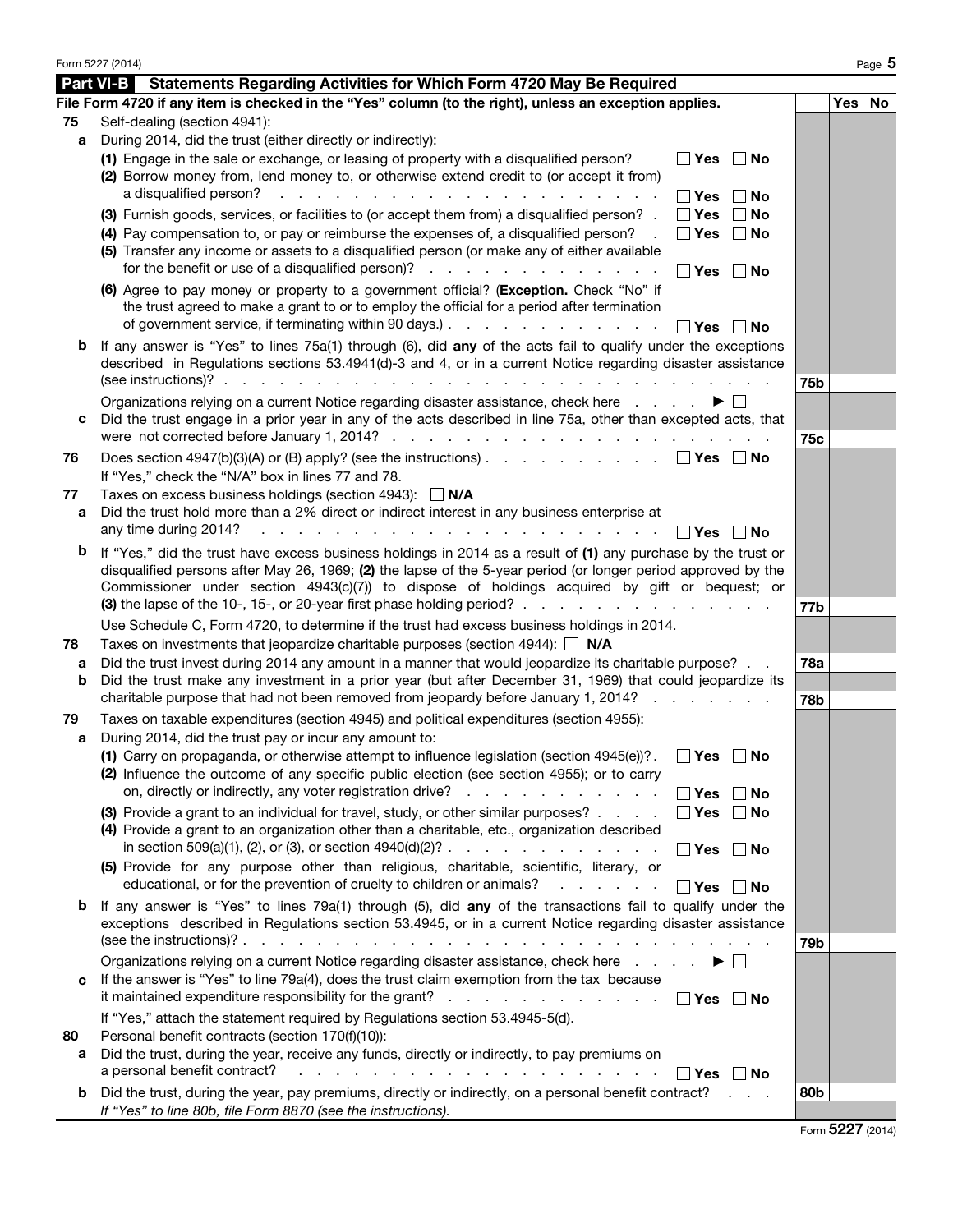| Form 5227 (2014) | $\epsilon$<br>-<br>Paqe<br>n. |
|------------------|-------------------------------|
|------------------|-------------------------------|

Use Only

Firm's name ▶ Firm's address ▶

Part VIII Questionnaire for Charitable Lead Trusts, Pooled Income Funds, and Charitable Remainder Trusts<br>(see the instructions)

|  | <b>Section A-All Trusts</b> |
|--|-----------------------------|
|--|-----------------------------|

|                                |                                                                                                                                                                                                            |                            |                                                                                                                                                                                                                                                                                                                                                                                                              |  |                      | Section A-All Trusts                    |  |                                                            |                          |      |                                                 |                             |
|--------------------------------|------------------------------------------------------------------------------------------------------------------------------------------------------------------------------------------------------------|----------------------------|--------------------------------------------------------------------------------------------------------------------------------------------------------------------------------------------------------------------------------------------------------------------------------------------------------------------------------------------------------------------------------------------------------------|--|----------------------|-----------------------------------------|--|------------------------------------------------------------|--------------------------|------|-------------------------------------------------|-----------------------------|
| 81<br>82                       |                                                                                                                                                                                                            |                            | Check this box if any of the split-interest trust's income interests expired during 2014<br>Check this box if all of the split-interest trust's income interests expired before 2014<br>If line 82 (above) is checked and this is not a final return, attach an explanation.                                                                                                                                 |  |                      |                                         |  |                                                            |                          |      |                                                 |                             |
|                                |                                                                                                                                                                                                            |                            |                                                                                                                                                                                                                                                                                                                                                                                                              |  |                      | <b>Section B-Charitable Lead Trusts</b> |  |                                                            |                          |      |                                                 |                             |
| 83                             |                                                                                                                                                                                                            |                            | Does the governing instrument require income in excess of the required annuity or unitrust payments to be                                                                                                                                                                                                                                                                                                    |  |                      |                                         |  |                                                            |                          |      | ∣ ∣Yes                                          | ∣No                         |
| 84<br>85                       |                                                                                                                                                                                                            |                            | Enter the amount of any excess income required to be paid for charitable purposes for 2014<br>Enter the amount of annuity or unitrust payments required to be paid to charitable beneficiaries for 2014.                                                                                                                                                                                                     |  |                      |                                         |  |                                                            | 84<br>85                 |      |                                                 |                             |
|                                |                                                                                                                                                                                                            |                            |                                                                                                                                                                                                                                                                                                                                                                                                              |  |                      | <b>Section C-Pooled Income Funds</b>    |  |                                                            |                          |      |                                                 |                             |
| 86                             |                                                                                                                                                                                                            |                            | Enter the amount of contributions received during 2014                                                                                                                                                                                                                                                                                                                                                       |  |                      |                                         |  |                                                            | 86                       |      |                                                 |                             |
| 87<br>88                       | Enter the amount required to be distributed for 2014 to satisfy the remainder interest<br>Enter any amounts that were required to be distributed to the remainder beneficiary that remain<br>undistributed |                            |                                                                                                                                                                                                                                                                                                                                                                                                              |  |                      |                                         |  | 87<br>88                                                   |                          |      |                                                 |                             |
| 89                             |                                                                                                                                                                                                            |                            | Enter the amount of income required to be paid to the charitable remainder beneficiary for 2014 .                                                                                                                                                                                                                                                                                                            |  |                      |                                         |  |                                                            | 89                       |      |                                                 |                             |
|                                |                                                                                                                                                                                                            |                            |                                                                                                                                                                                                                                                                                                                                                                                                              |  |                      | Section D-Charitable Remainder Trusts   |  |                                                            |                          |      |                                                 |                             |
| 90                             |                                                                                                                                                                                                            |                            | Check this box if you are filing for a charitable remainder annuity trust or a charitable remainder unitrust whose                                                                                                                                                                                                                                                                                           |  |                      |                                         |  |                                                            |                          |      |                                                 |                             |
| 91                             |                                                                                                                                                                                                            |                            | Check this box if you are making an election under Regulations section $1.664-2(a)(1)(i)(a)(2)$ or $1.664-3(a)(1)(i)(g)(2)$ to<br>treat income generated from certain property distributions (other than cash) by the trust as occurring on the last day                                                                                                                                                     |  |                      |                                         |  |                                                            |                          |      |                                                 |                             |
| 92                             |                                                                                                                                                                                                            |                            | Are you making an election under Regulations section 1.1411-10(g) with respect to a controlled foreign<br>corporation or a qualified electing fund? (see the instructions) and a contract of the corporation or a qualified electing fund? (see the instructions)                                                                                                                                            |  |                      |                                         |  |                                                            |                          |      | ∣ ∣Yes                                          | No                          |
| 93<br>94<br>95a<br>b<br>c      |                                                                                                                                                                                                            |                            | Is this the initial return? If "Yes," attach a copy of the trust instrument<br>Was the trust instrument amended during the year? If "Yes," attach a copy<br>If this is the final return, were final distributions made according to the trust instrument?<br>If "Yes," did you complete line 31?                                                                                                             |  |                      |                                         |  | <u>. Kara masa sa kasa sa kasa sa kasa sa kasa sa kasa</u> |                          |      | $\Box$ Yes<br>$\Box$ Yes<br>$\Box$ Yes<br>∣ Yes | No<br>No<br>No<br><b>No</b> |
| 96                             |                                                                                                                                                                                                            |                            | At any time during calendar year 2014, did the trust have an interest in or a signature or other authority over a<br>See the instructions for exceptions and filing requirements for FinCEN Form 114.<br>If "Yes," enter the name of the foreign country ▶<br>Under penalties of perjury, I declare that I have examined this return, including accompanying schedules and statements, and to the best of my |  |                      |                                         |  |                                                            |                          |      | ∣ l Yes                                         | l No                        |
| Sign<br><b>Here</b>            |                                                                                                                                                                                                            | has any knowledge.         | knowledge and belief, it is true, correct, and complete. Declaration of preparer (other than trustee) is based on all information of which preparer                                                                                                                                                                                                                                                          |  |                      |                                         |  |                                                            |                          |      |                                                 |                             |
|                                |                                                                                                                                                                                                            | Print/Type preparer's name | Signature of trustee or officer representing trustee                                                                                                                                                                                                                                                                                                                                                         |  | Preparer's signature |                                         |  | Date                                                       |                          | Date | <b>PTIN</b>                                     |                             |
| <b>Paid</b><br><b>Preparer</b> |                                                                                                                                                                                                            |                            |                                                                                                                                                                                                                                                                                                                                                                                                              |  |                      |                                         |  |                                                            | Check L<br>self-employed | ⊿ if |                                                 |                             |

Firm's EIN ▶ Phone no.